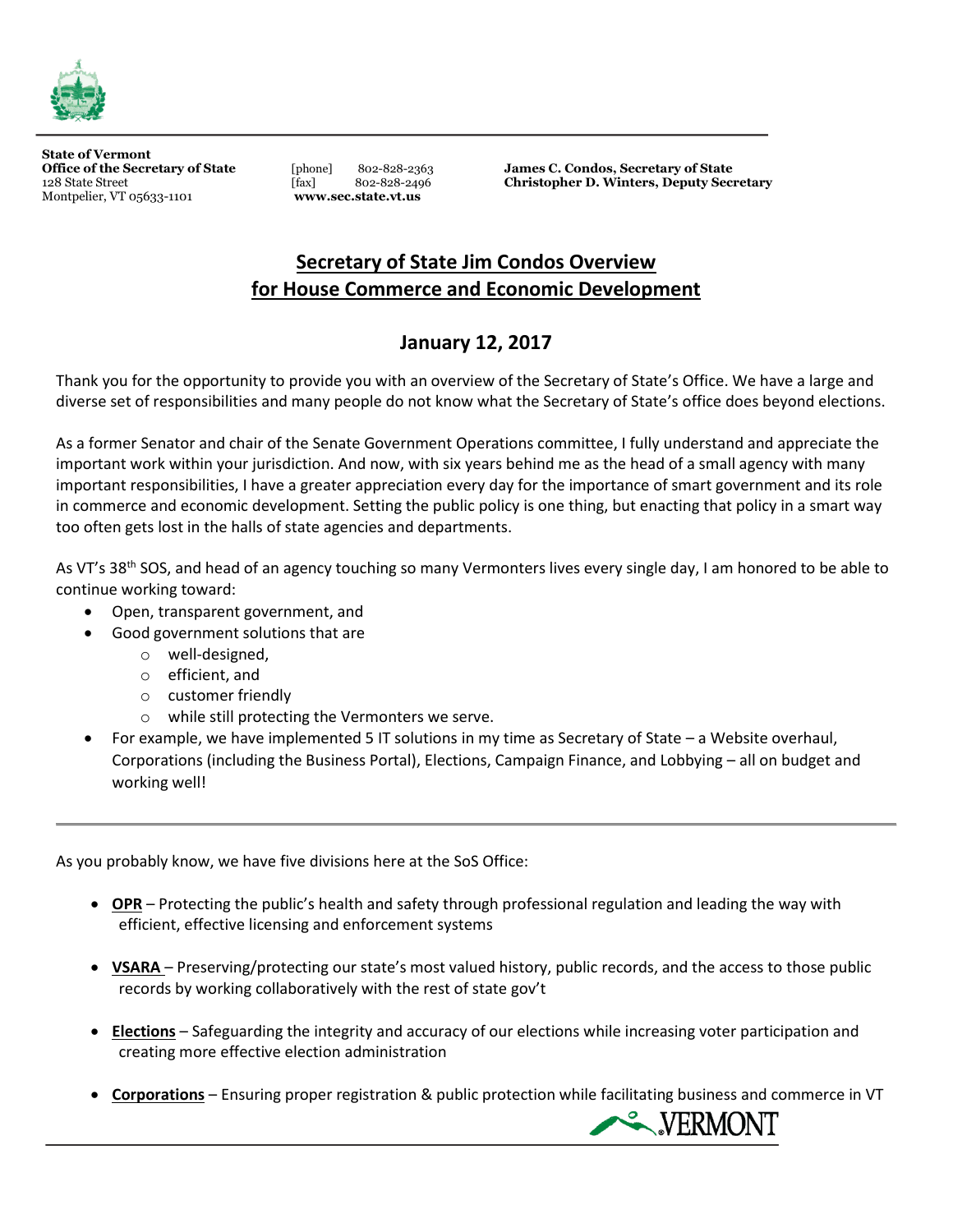**Administration/Business Office** – A fifth division of our office making sure we live within our means, provide true accounting of our budgets, and have the resources needed to provide services. Marlene Betit is the Director for these last two divisions.

### **In addition to these divisions, we have many other programs, to name a few…**

- **Municipal** Fielding inquiries every day from muni officials and from Vermont citizens, providing much needed guidance on how to operate within the law (1200 calls/emails last year) including publications
- **Public records / Open meetings** Increasing transparency in government by providing for free, open examination of records consistent with Chapter I, Article 6 of the VT Constitution and the public's right to observe and participate in public meetings
- **Safe at Home** Providing an address confidentiality for victims of DV, sexual assault, and stalking (Now more than 150 participants up from 100)
- **Temporary Officiant Program** Allowing individuals to register with our office to perform a single marriage (~1200/yr)
- **APA Rules and Legislative Clerk** The repository for all acts and resolves passed by the legislature and the processing gatekeeper ensuring that all administrative rules filings comply with public notice and hearing requirements

### **With this in mind, I will quickly review our top Legislative priorities for 2017:**

**Ethics Commission** – Participate in further amendments and (hopefully) passage. We appreciate the work done thus far. We will advocate for: adequate funding, independence, clear standards and definitions, education, inclusion of municipals.

**Notaries –** We must update ancient laws and ensure notaries are aware of their responsibilities as the first line of fraud prevention. Ensure VT's public/private sector documents can go across state lines. Allow electronic notarization. Create a user friendly and efficient commissioning process.

**Open Meetings / Public Records –** Participate in the discussion regarding: copies vs. inspection; charging; burden on state and municipalities vs. access by the public; serial meetings language; and possible social media language.

**Annual OPR Bill –** We have various updates for several professions addressing the ever-changing world of the 50 different profession regulated by OPR. Include AGO recommended language to comply with recent anti-trust court decisions.

**Professional Regulation Survey –** Review responses on licensing in Vermont and how it is done across several different agencies for about 40 other professions outside OPR. Identify opportunities to unify and streamline for efficiency and better service and protection.

**Vermont State Archives and Records Administration (VSARA) Housekeeping –** Clarify outdated state records obligations transferring from libraries to VSARA, look to simplify charter changes certifications, other filings, records management updates.

**Vital Records Study Committee –** Advocate an effective and centralized system meeting public health needs, with improved management of these record and reasonable security around obtaining certified copies.

**Elections Housekeeping –** Various fixes from lessons learned over the past election.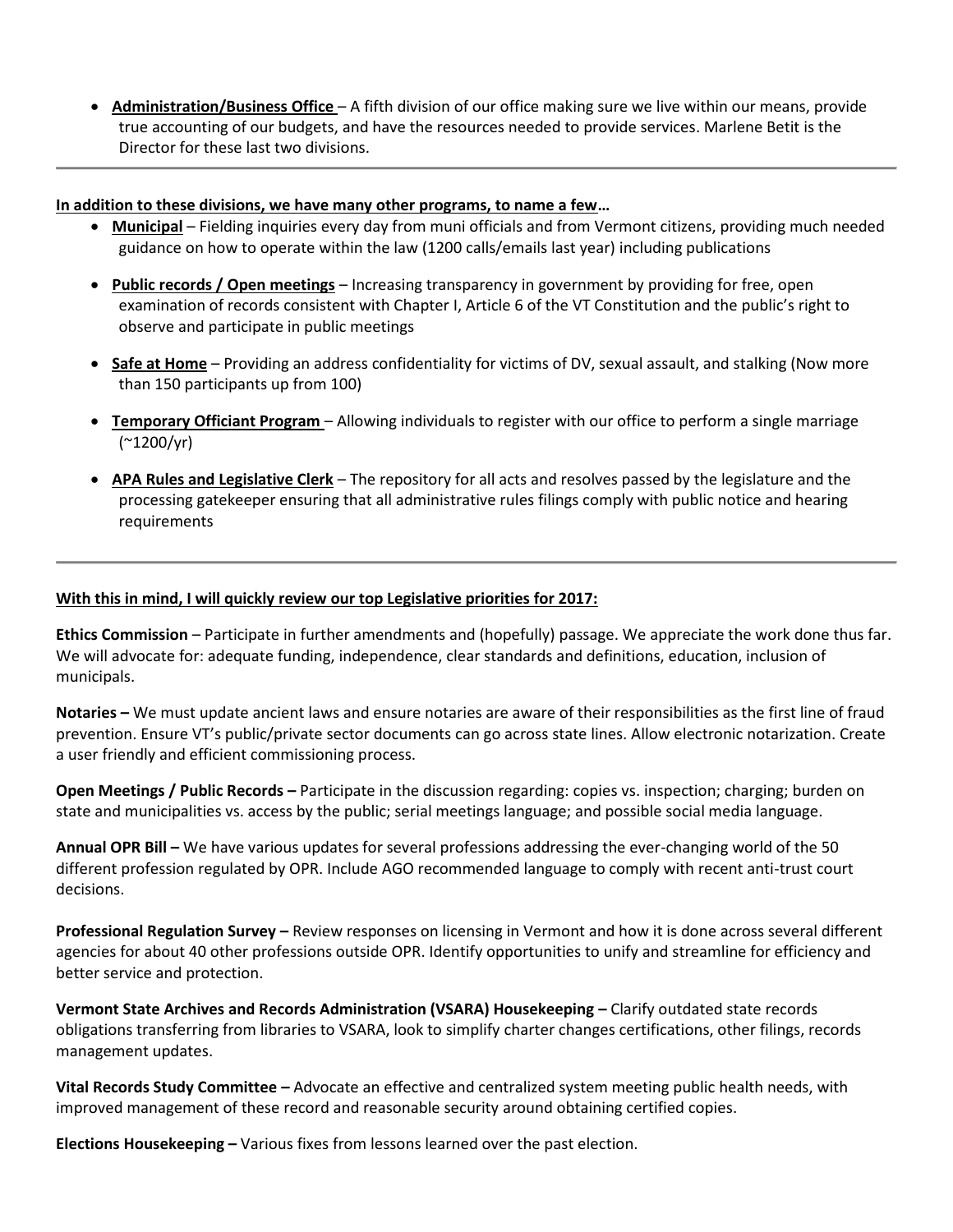**Elections –** We expect there will be several other issues raised requiring our participation, such as:

- undue influence.
- public financing,
- campaign finance, and
- recount procedures.

**Corporations –** A major overhaul to the operations portions of the law, making business entity filings simpler and more consistent. Participate in any rewrite of the nonprofit laws.

**Budget –** The last thing I will mention is our funding mechanism. Since 2013, the SOS Office has received no General Fund dollars. We have three primary funds:

- The SOS Service Fund is composed primarily of Corporations fees: it pays 100% of salaries for VSARA and four positions in Elections. The SOS Service fund sweeps excess revenue at the end of each fiscal year to the GF.
- The OPR Fund is a special fund with no effect on GF. Per State statute this fund comprised of licensing fees cannot be used for costs outside of professional licensing. OPR is completely self-supporting and we adjust fees up or down depending on our costs.
- The HAVA (Help America Vote Act) Fund is separated from other funds in our office, and has no effect on GF. Per federal law to it is only to be used for specific costs related to federal elections. This funds one FTE in the Elections Division.

I have also included with my testimony a page on each of our programs, its mission, recent accomplishments, and goals for 2017. We plan to focus on Corporations here, but please feel free to contact me or any of my staff any time if you would like to learn more about our other divisions.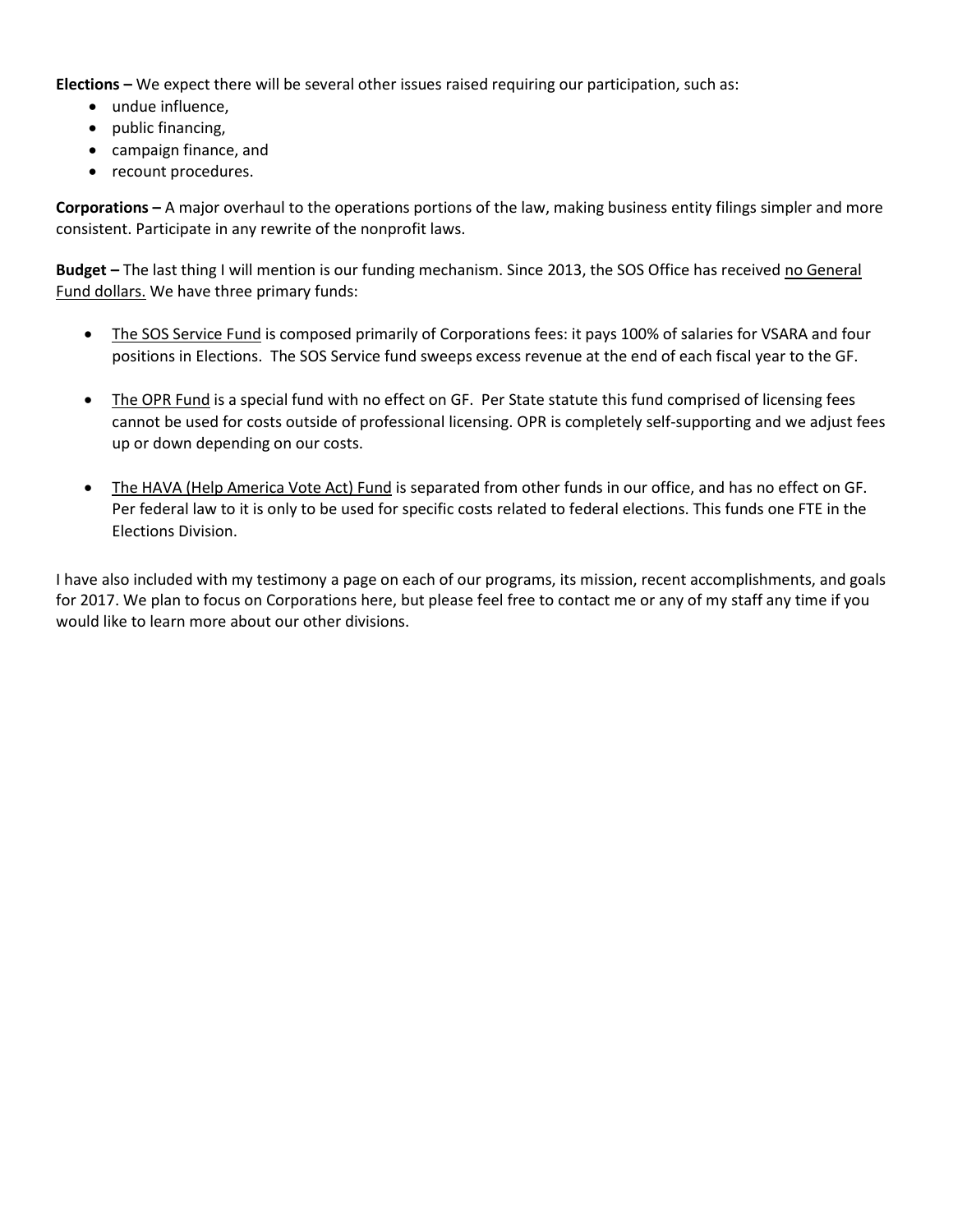## **Corporations**

(5 employees, including its director who also oversees admin services and business office)

Strive to provide a business friendly environment and facilitate doing business in Vermont through the business registration of corps, partnerships, LLCs, UCC filings, trademark and trade name registrations.

### **2016 Accomplishments:**

- Almost 100,000 unique transactions per year.
- 51,654 Business Renewals vs 48,630 for FY15 indicator for healthy, modestly growing economy.
- Collecting approximately \$5.9 million in annual receipts.
- Comprehensive LLC law revisions now implemented.
- New Corporations System continued from last year:
	- o ~92.94% online, expecting usage to increase with time.
	- o Business registration, annual reports, changes, liens, and renewals all online.
	- o Previously, 30-40,000 annual reports mailed with 8-10 weeks to process --
		- **Today: done in seconds online, in real time.**
	- o Previously: business registration in 10-12 days --
		- **Today:** same day and in many cases within the hour (UCC filings as well).
- One-Stop Business portal collaboration with Tax and Labor:
	- $\circ$  New businesses enter their information only once and multiple agencies are able to share that data for separate functions in tax and labor.
	- o A single login and inbox per business means that all of your business related compliance needs with the state are now in one place.
	- o The Vermont Dep't of Tax and Labor experience very positive user friendly and much more efficient than paper filing.

### **2017 Goals:**

- Phase II of the One-Stop Business Portal how else can we help make it easier to do business in Vermont while making it easier for the agencies as well?
- Revise entity registrations for consistency with updated LLC laws.
- Continue records management organization and retention schedule increase access to agency records, improve internal efficiency in responding to requests, move to digital records.
- Continue to assist customers with online filings and comfort with the system.
- Continue to increase efficiency and reduce processing times.

### **2018 Goals:**

Integration to VISION finance system

### **Legislation:**

Corporations Filing Overhaul – for consistency and ease of use (UBOC)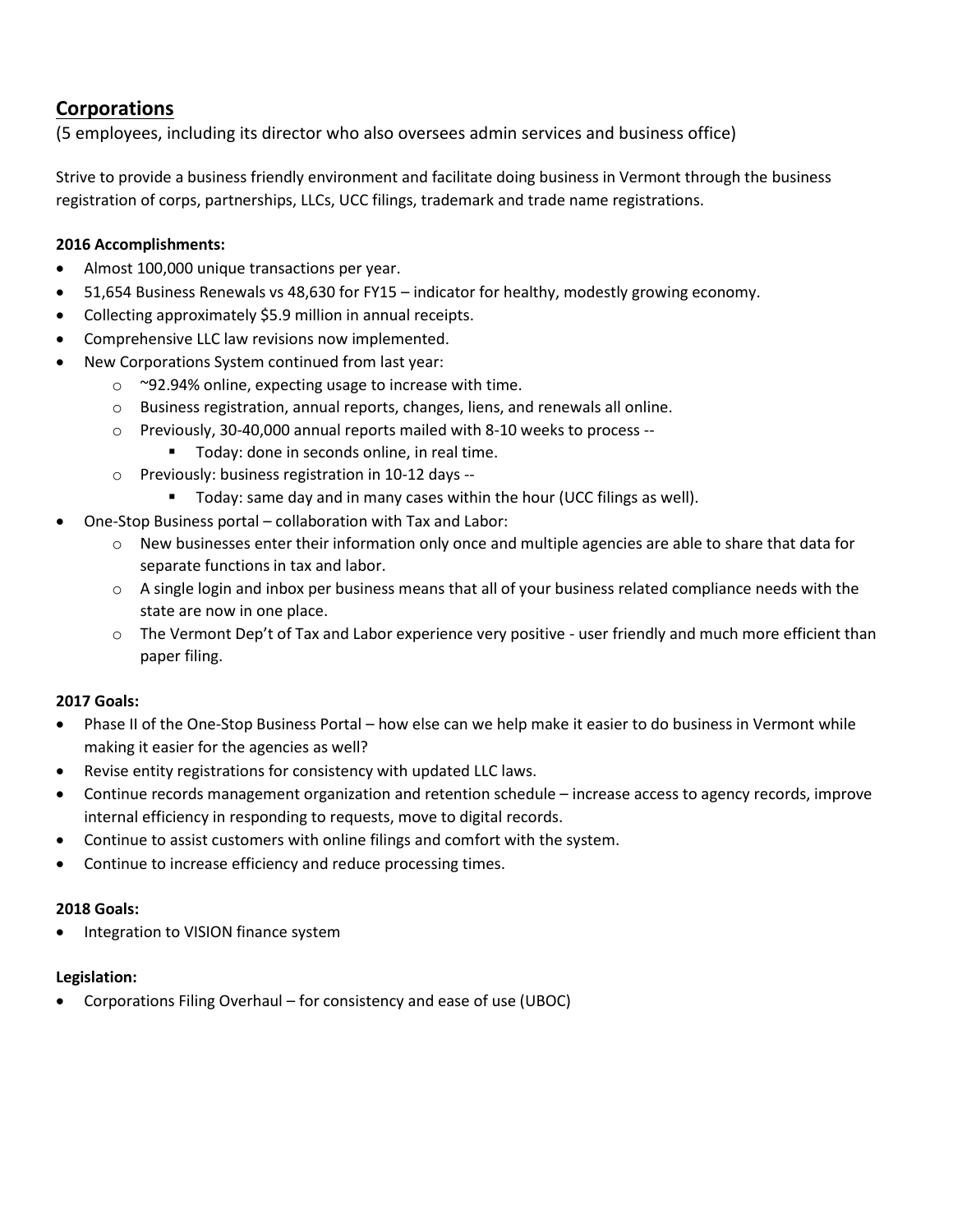## **Office of Professional Regulation (OPR)**

(35 employees, including its director)

OPR Serves 50 professions and ~60,000 licensees and:

- Protects the public from unethical, incompetent and unprofessional behavior by licensed practitioners;
- Sets and enforces standards for licensure and for practice once licensed;
- Ensures equity in licensing, regulation & discipline;
- Fairly and responsibly administers the rules and statutes pertaining to these professions/occupations;
- Serves the public, employers and licensees in all aspects of our lives every day, from accountants to cosmetologists to nurses to veterinarians.

### **2016 Accomplishments:**

- Continued improvements in technology allowed for increased online renewals for every profession at nearly 100%.
- ALL license types are now online for initial applications, reducing processing times dramatically.
	- o % processed the same day,
	- o % in 3 days or less
	- $\circ$  % more than 3 days these can be complicated applications with lots of requirements and built in lengthy process where hours of experience and multiple exams are required
	- o 5 years ago average processing times were x much longer.
- OPR has continually reformed the hearing and enforcement process to improve the due process, ensure fair outcomes, and increase efficiency.
- Case processing times continue to drop due to streamlined process.
- Improved metrics/benchmarks with the addition of a research & statistics analyst and a business process manager.
- Continued reorganization of staff roles and responsibilities to optimize process and efficiency.
- Intense work on the next generation licensing platform is now under way:
	- o Business process manager is focused on process and best practices as the system is being designed and built
	- o We have been through an extensive business analysis and requirements gathering
	- o Extensive RFP process and intense contract negotiations
	- o As this project is completed, it is taking OPR to the next level of service and efficiency and will position OPR to more easily onboard new professions with minimal reliance on the vendor.
- Onboarding of new professions: DEC, Foresters, LADC.
- Improved pharmacy inspection program.
- Compilation of Vermont professional regulation survey.

### **2017 Targets:**

- Next Generation Licensing Platform complete.
- Staff trained for self-supporting onboarding new professions and system configuration.
- Paperless renewal and initial licensure at the next level of customer service allowed by the NGLP saving money, improving efficiency equally.
- Improved reporting, and workload metrics to improve performance measurements.
- Continue reducing application and case processing times.
- Implement new professions (as Legislature deems appropriate).
- Continue to position OPR to take on additional professions from other agencies where it makes sense.

### **Legislation:**

OPR Bill – housekeeping, anti-trust provisions, Reporting of other state agency licensing Notaries – possibly at OPR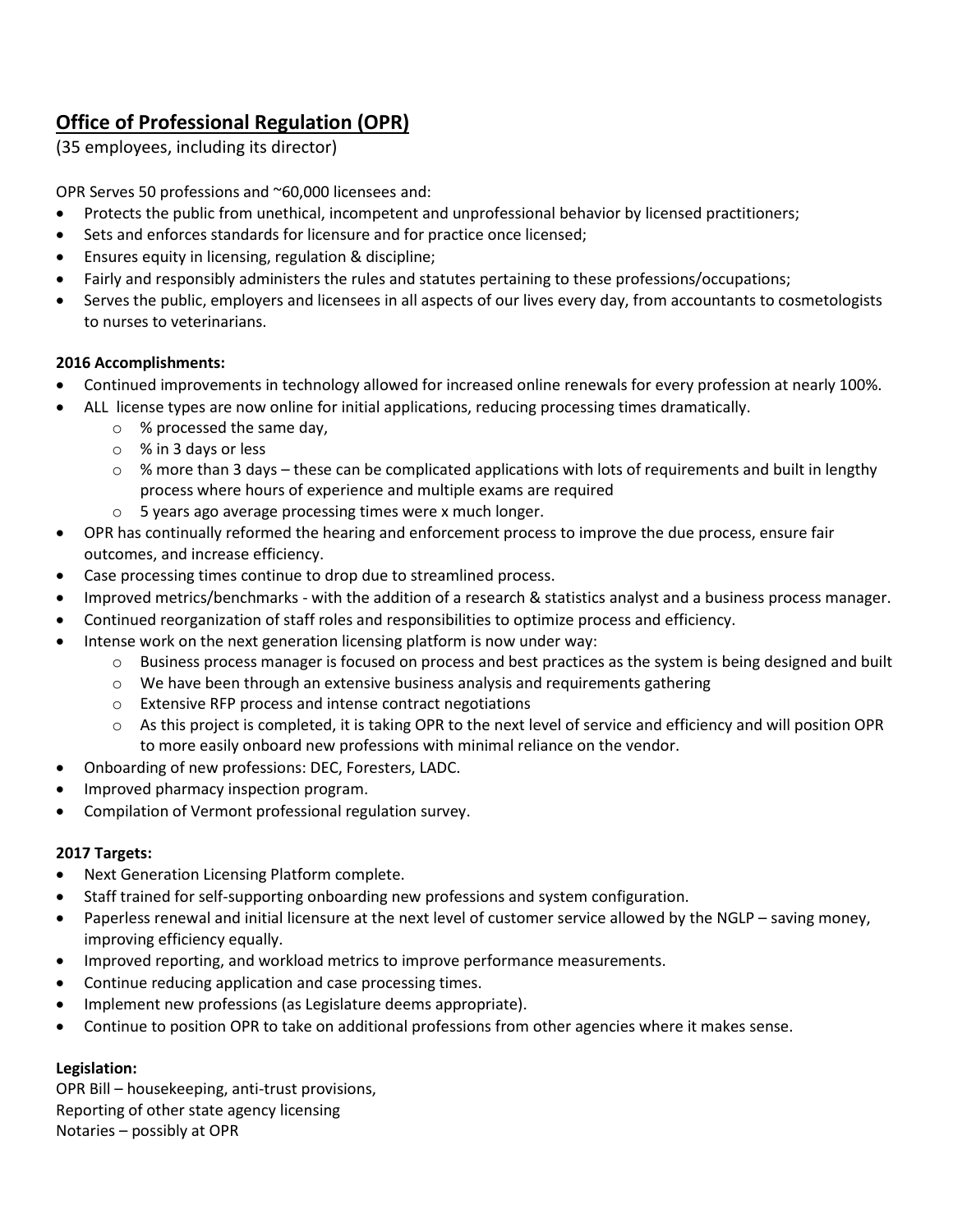## **Vermont State Archives and Records Administration (VSARA)**

(18 employees, including its director, the State Archivist)

- 1. Preserving and providing access to permanent state archival records;
- 2. Operating State Records Center for inactive agency/department records;
- 3. Issuing records retention and related management requirements to state and local government;
- 4. Carrying out several statutory filing requirements, included APA, Leg. Clerk, etc.; and
- 5. Certifying vital records that five years or older on behalf of the Department of Health.

## **Strategic Goals:**

- The public has access to authentic and reliable records for as long as needed to protect interests and to assure government accountability.
- Public agencies have the tools and resources necessary to manage their records and information in an effective and efficient manner.
- Records of continuing value are preserved and accessible to current and future generations.
- Low-cost, secure repositories for public records, regardless of format, are available at an enterprise or state level.

## **2016 Accomplishments:**

- State Archivist became critical member of DII's Office 365 project team (state email system and most day-to-day recordkeeping activities in state agencies/depts.)
- Digital archival records in state archives now preserved and secure in a digital archives system at very little cost. Pilot version of a public access portal now available.
- Most but not all public records at Libraries at risk of destruction were transferred to VSARA. Now preserved and accessible to the public.
- Expanded education and outreach to municipalities and established records management workgroups with related local government associations.
- Significantly increased public outreach for the state archives through Archives Month activities and social media.

## **2017 Targets:**

- Expand the State Archivist' role and responsibilities for statewide systems to assure both records management and digital preservation requirements are capable of being met.
- Revitalize the State Records Management Program under the new administration and issuing much needed information management standards and record schedules that were stalled leading up to transition.
- Increase transfers into the state archives, particularly for records currently at risk.
- Significantly streamline statutory filings between the Office of the Secretary of State and other state entities to make processes more efficient and eliminate outdated requirements.

## **Legislation:**

- Vital Records
- Agency/Department Records Management Programs
- Libraries resolution/clean-up
- Statutory filings/Charter changes clean-up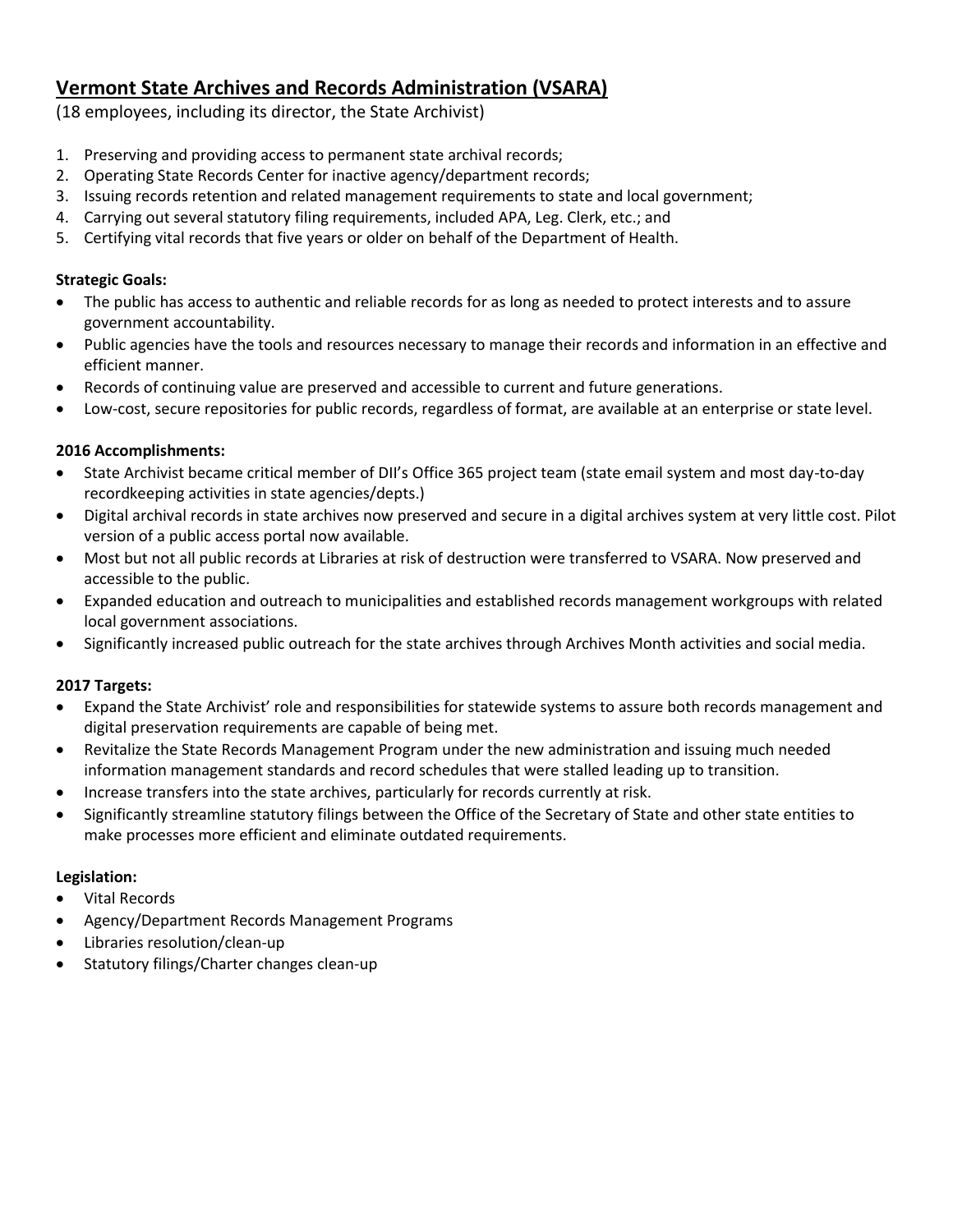## **Elections**

(5 employees, including its Director)

- 1. To preserve the integrity of campaigns and elections;
- 2. To provide a customer friendly environment to educate and train citizens, voters, candidates, lobbyists and public officials by:
	- a. Administering federal and state law relating to elections
	- b. Promoting voter registration
	- c. Overseeing and assisting in the conduct of elections
	- d. Providing for campaign finance disclosure
	- e. Administering lobbyist disclosure

## **2016 Accomplishments:**

- Design, testing and launch of a new Elections Management System (EMS), Online Voter Registration (OVR) and My Voter Page (MVP) – a massive effort.
- Completed the training and support of all 246 town clerks
- 1200 voter registrations since OLVR implementation 3 months ago
- Continued implementation of a new Campaign Finance Information System first full cycle where it was mandatory
- Continued successful implementation of new Lobbyist Info System, registrations and renewals
- Local elections support, education and training for Town Meeting Day and three major elections including a presidential primary, statewide primary and General Election
- Joint trainings with VSBA and VLCT, including on Act 46
- Ranked as #1 Elections Division in the country for customer service and elections transparency by Ballotpedia.

## **2017 Targets:**

- Continued Successful implementation of new VEMS as the laws and processes change, the system does too.
- Oversee/assist clerks with implementation of both Automatic Voter Registration from DMV and Election Day Registration with updated materials and development of best practices with clerks.
- Successful annual meeting, presidential primary, statewide primary, and general elections
- Continued support/education for muni officials and VTers about election issues, including collaboration with VLCT, VSBA and AOE on school dist. mergers & ACT 46 implementation
- Voter registration initiatives, increasing voter access encouraging registration prior to Election Day to reduce burden on clerks on Election Day.
- Expanded use of video (on website and via social media) to engage voters and other users of public facing systems.
- Continuing to work with the towns toward successful elections and preparing for election day registration.

## **Legislation:**

- Elections Clean-up Bill fairly significant but mostly non-controversial > goal is to modernize/make statutes reflect current practice.
- Separate Bill with revisions to the Recount process (informed by some of the issues that arose during this year's recounts).
	- o Other potential subjects: Undue influence, Public financing, CF issues